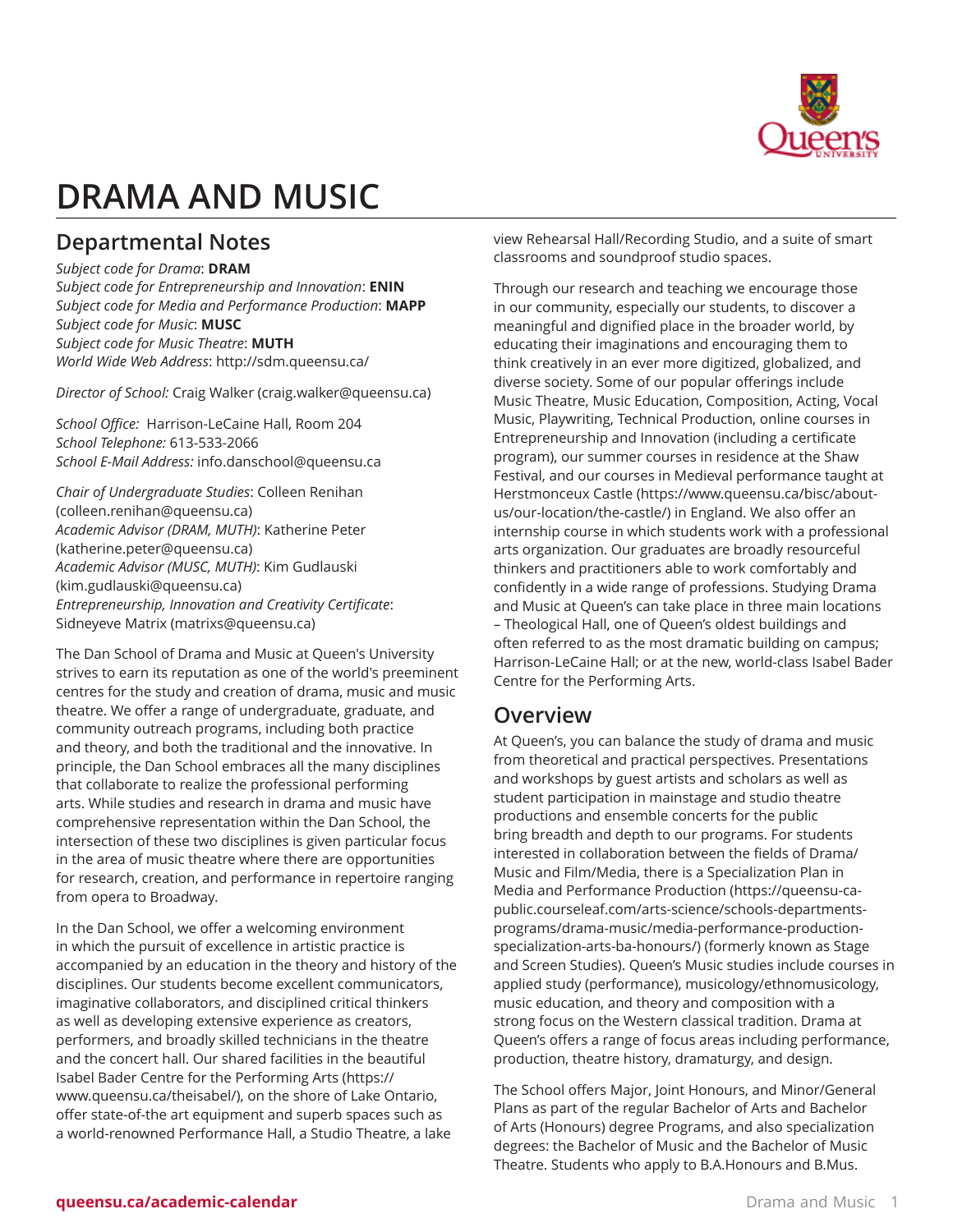

programs can also pursue a concurrent Bachelor of Education degree program with Queen's Faculty of Education.

The Bachelor of Music degree program is a four-year directentry degree program and is subject to special admission conditions including an audition, music theory and aural skills tests, and an interview. Students must also meet the minimum academic requirements for admission to the University (See below and [Admission Regulation](https://queensu-ca-public.courseleaf.com/arts-science/admission-regulations/#text) ([https://](https://queensu-ca-public.courseleaf.com/arts-science/admission-regulations/#text) [queensu-ca-public.courseleaf.com/arts-science/admission](https://queensu-ca-public.courseleaf.com/arts-science/admission-regulations/#text)[regulations/#text\)](https://queensu-ca-public.courseleaf.com/arts-science/admission-regulations/#text)**12** for details). B.Mus. students achieving a grade of B+ or lower on the music theory test will be expected to do remedial work to strengthen their skills before commencing the program.

The Bachelor of Music Theatre degree program is a joint program with St. Lawrence College (Brockville). Students acquire practical skills in singing, dancing, and acting in the first two years of the program hosted by St. Lawrence College. This practical training is then augmented with two years academic study at Queen's to attain the B.M.T. degree.

The Specialization Plan in Media and [Performance](https://queensu-ca-public.courseleaf.com/arts-science/schools-departments-programs/drama-music/media-performance-production-specialization-arts-ba-honours/) Production [\(MAPP\)](https://queensu-ca-public.courseleaf.com/arts-science/schools-departments-programs/drama-music/media-performance-production-specialization-arts-ba-honours/) ([https://queensu-ca-public.courseleaf.com/arts](https://queensu-ca-public.courseleaf.com/arts-science/schools-departments-programs/drama-music/media-performance-production-specialization-arts-ba-honours/)[science/schools-departments-programs/drama-music/media](https://queensu-ca-public.courseleaf.com/arts-science/schools-departments-programs/drama-music/media-performance-production-specialization-arts-ba-honours/)[performance-production-specialization-arts-ba-honours/](https://queensu-ca-public.courseleaf.com/arts-science/schools-departments-programs/drama-music/media-performance-production-specialization-arts-ba-honours/)) is ideal for students interested in combining courses from Film and Media Studies and the Dan School of Drama and Music. Not only do student draw together lessons learned in each program but there is a specific core of MAPP courses that place a high priority on the exploration and integration of media and performance across a variety of contexts, from moving image production to the integration of "media" into live arts. Students in MAPP have enhanced opportunities to work in both live and recorded presentations that incorporate music, sound, and performance studies.

The [Entrepreneurship](https://queensu-ca-public.courseleaf.com/arts-science/schools-departments-programs/drama-music/entrepreneurship-innovation-creativity-certificate/) and Innovation Certificate ([https://](https://queensu-ca-public.courseleaf.com/arts-science/schools-departments-programs/drama-music/entrepreneurship-innovation-creativity-certificate/) [queensu-ca-public.courseleaf.com/arts-science/schools](https://queensu-ca-public.courseleaf.com/arts-science/schools-departments-programs/drama-music/entrepreneurship-innovation-creativity-certificate/)[departments-programs/drama-music/entrepreneurship](https://queensu-ca-public.courseleaf.com/arts-science/schools-departments-programs/drama-music/entrepreneurship-innovation-creativity-certificate/)[innovation-creativity-certificate/\)](https://queensu-ca-public.courseleaf.com/arts-science/schools-departments-programs/drama-music/entrepreneurship-innovation-creativity-certificate/) is the first of its kind, bringing together nine different Faculties, Schools, Departments and service units. Housed within the Faculty of Arts and Science and the Dan School of Drama and Music, this certificate was designed to allow students to develop an entrepreneurial mindset and to execute intrapreneurial innovation. Students will have the opportunity to study and practice skills in marketing and promotion as well as finance and business planning. Through a variety of interdisciplinary courses, students will be challenged to brainstorm, research, design, and present a new product or service to peers, end users, leadership teams, potential investors, and to online and digital publics.

### **Departmental Policies**

- 1. Students enrolled in DRAM courses will be expected to attend theatre shows. Cost will vary depending on the venue of each show. Further details can be found in each course syllabus.
- 2. Students enrolled in MUSC courses will be expected to attend musical performances. Cost will vary depending on the venue of each show. Further details can be found in each course syllabus.
- 3. Procurement and costs of musical accompaniment are the students' responsibility.
- 4. Students in the following categories will be required to provide their own instrument. Information is available from the Dan School.
	- a. who are enrolled in the secondary instrument courses MUSC 281–MUSC 288 ;
	- b. who are enrolled in applied studies courses (MUSC 121, MUSC 221, MUSC 321, MUSC 421, MUSC 120, MUSC 220, MUSC 320, MUSC 420, or MUSC 124, MUSC 224, MUSC 324, MUSC 424) for instruments other than piano, voice, or percussion; or
	- c. who require an instrument for participation in a Music program ensemble.

# **Advice to Students**

#### **First Year Courses and Electives**

Students who wish to pursue a BAH Drama Plan are advised to take either DRAM 100 or (if studying at the Bader International Study Centre) BISC 100 and BISC 101.

Students who wish to pursue a BAH Music Plan are advised to take MUTH 110 and MUTH 111 (Minor/General) and also MUSC 191 (Major/Joint Honours); and MUSC 104 or MUSC 105 if no previous experience with music rudiments.

#### **Course Load**

B.Mus. students may register for a maximum of 37.50 units over the Fall and Winter Terms. All other students must follow the normal course load restrictions as detailed in [Academic](https://queensu-ca-public.courseleaf.com/arts-science/academic-regulations/#text) [Regulation](https://queensu-ca-public.courseleaf.com/arts-science/academic-regulations/#text) ([https://queensu-ca-public.courseleaf.com/arts](https://queensu-ca-public.courseleaf.com/arts-science/academic-regulations/#text)[science/academic-regulations/#text\)](https://queensu-ca-public.courseleaf.com/arts-science/academic-regulations/#text)**3**.

#### **Ensembles**

Ensemble courses are open to all students in Arts and Science for credit, upon successful audition. All students wishing to participate in large and medium ensembles must audition in early September. Contact the DAN School [\(info.danschool@queensu.ca](mailto:info.danschool@queensu.ca)) regarding admission procedures for small ensembles.